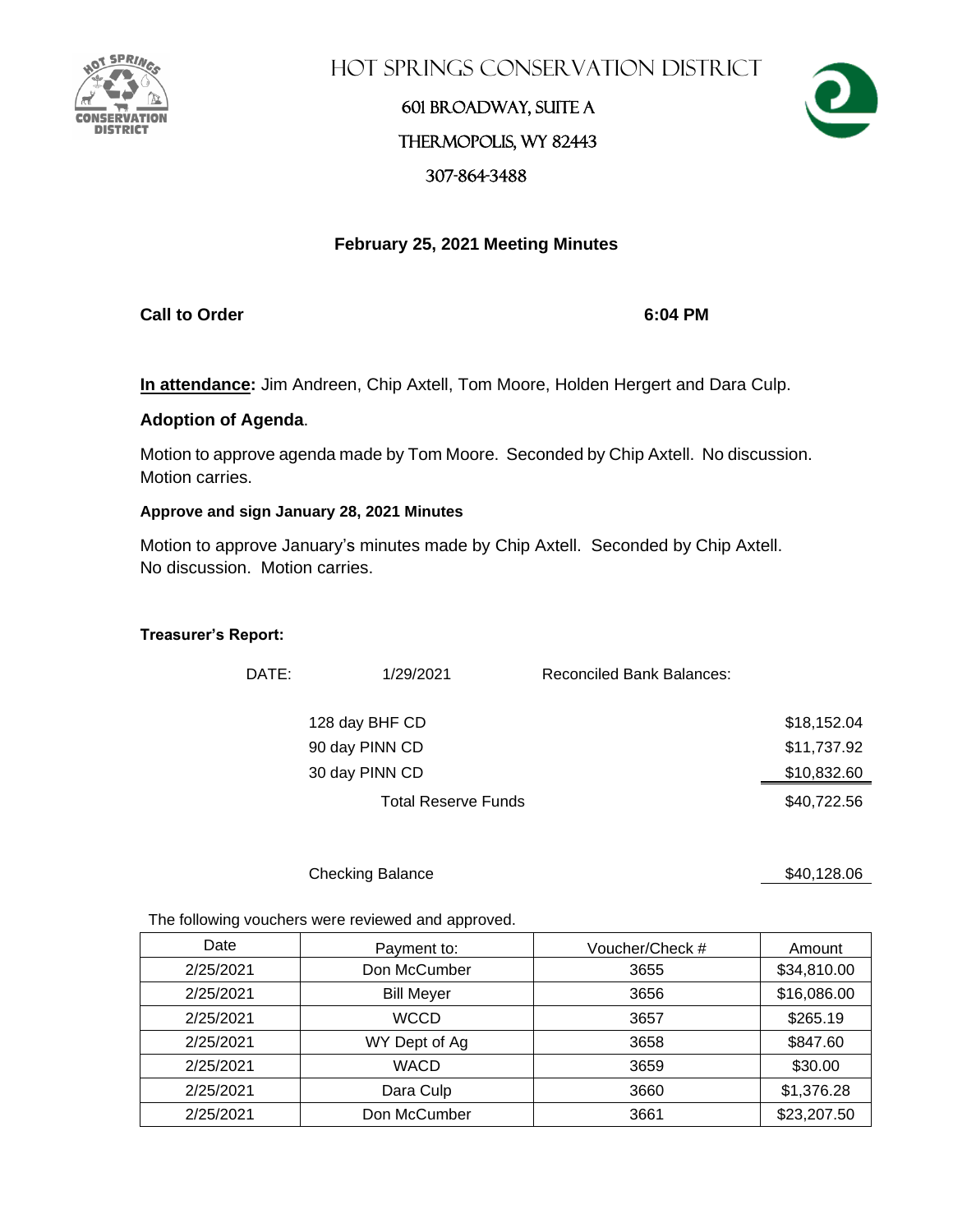

### **HOT SPRINGS CONSERVATION DISTRICT**

# 601 Broadway, Suite A Thermopolis, WY 82443 307-864-3488



- Approved Expenses \$76,622.57
	- All Deposits \$75,331.42
- New Checking Balance \$38,836.91

TOTAL FUNDS \$79,559.47

### **Deposit: \$16,276 SW, \$35,000 SW, \$23,207.50 SW, \$847.60 DOA, \$.32 Interest**

After inspection of vouchers, Tom Moore moves to approve checks submitted for payment and for the treasurer's report to be filed for audit. Second by Chip Axtell. No discussion. Motion carries.

### **Unfinished Business and New Business Combined**

Sign forms for signature cards – forms signed.

2021 Heart of Ag nominations for woman producer – discussion, no action taken.

**NRCS Report from Holden Hergert**

### **Correspondence – Sent & Received**

Adjourn 6:20 PM

Next Scheduled Meeting March 25, 2021 @ 6:00 PM